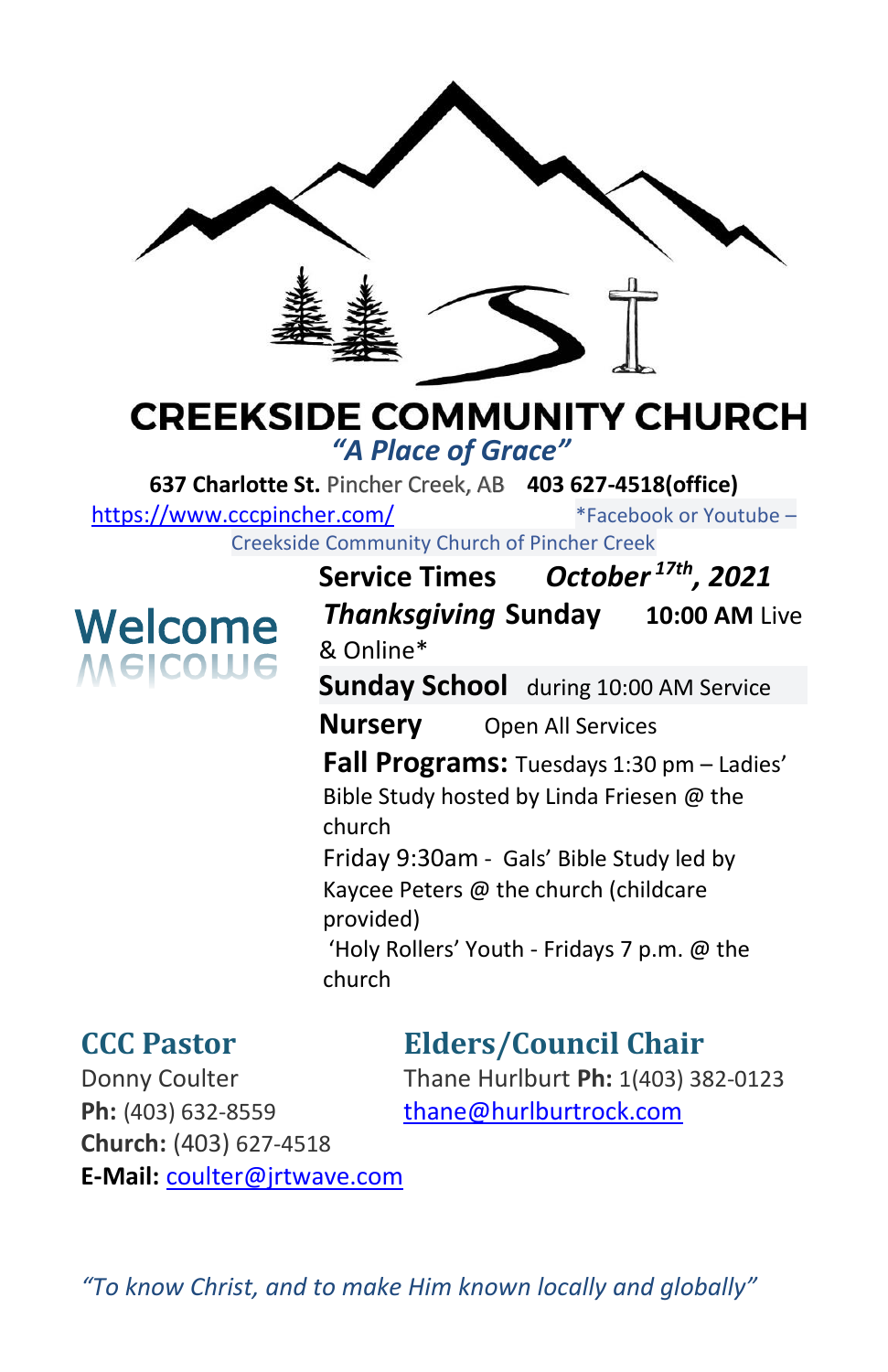#### **Offerings Options - box** on back table, **Mail** - CCC Box 757, Pincher Creek T0K 1W0. **Auto-debit** or **e-transfer** – [ccctreasurer20@gmail.com](mailto:ccctreasurer20@gmail.com) **Benevolent offering** - box also on back table or add to your auto debit

#### **Ministries & Outreach Community**

Joy Hurlburt *Deacon Congregational Care 403 330-5399*,

[joy@hurlburtrock.com](mailto:joy@hurlburtrock.com)

**Missions** –please speak to Pastor Donny

| <b>Prayer Needs</b>   | Pastor Donny         |
|-----------------------|----------------------|
| <b>Youth Ministry</b> | 'Holy Rollers' Youth |
| Leaders:              | Chelsea & Eli Barton |
|                       | Ph: 403-795-2733     |

## **Today's Service**

#### **Welcome and Announcements** *Thane Hurlburt & Pastor Donny*

- Childcare helpers needed for Friday Gals' Bible Study. Please speak to Kaycee Peters
- Sunday School Class leader for older children needed. Please speak to Dana Coulter
- October is *Pastor Appreciation Month* consider a note of appreciation, an offer for child care, a meal at your home, an invitation to visit. Pray for Donny and Dana, especially for their health as they interact with so many people in the community
- Consider asking a neighbor, family, or a close friend to join with you in watching *the Sudbury, On BGEA Crusade* with Will Graham, **tonight, October 17th, 8 pm** at **BillyGraham.ca.** *London, On Crusade nights* **(also livestreaming) Oct 23 & 24th**

#### **Worship through Music** *Led by Dana*

| Open the eyes   | Goodness of God |
|-----------------|-----------------|
| Lord I need You | Once Again      |

#### **through Prayer and Praise** *Led by Thane & Pastor Donny*

- $\triangleright$  Pray for the hosting and leaders of the women's bible study groups including Linda and Kaycee.
- ➢ Thanksgiving for all who serve in positions of leadership and servanthood in our church family
- $\triangleright$  Pray for Dave Slingerland and others who are entering into community leadership through municipal elections this next week

*"To know Christ, and to make Him known locally and globally"*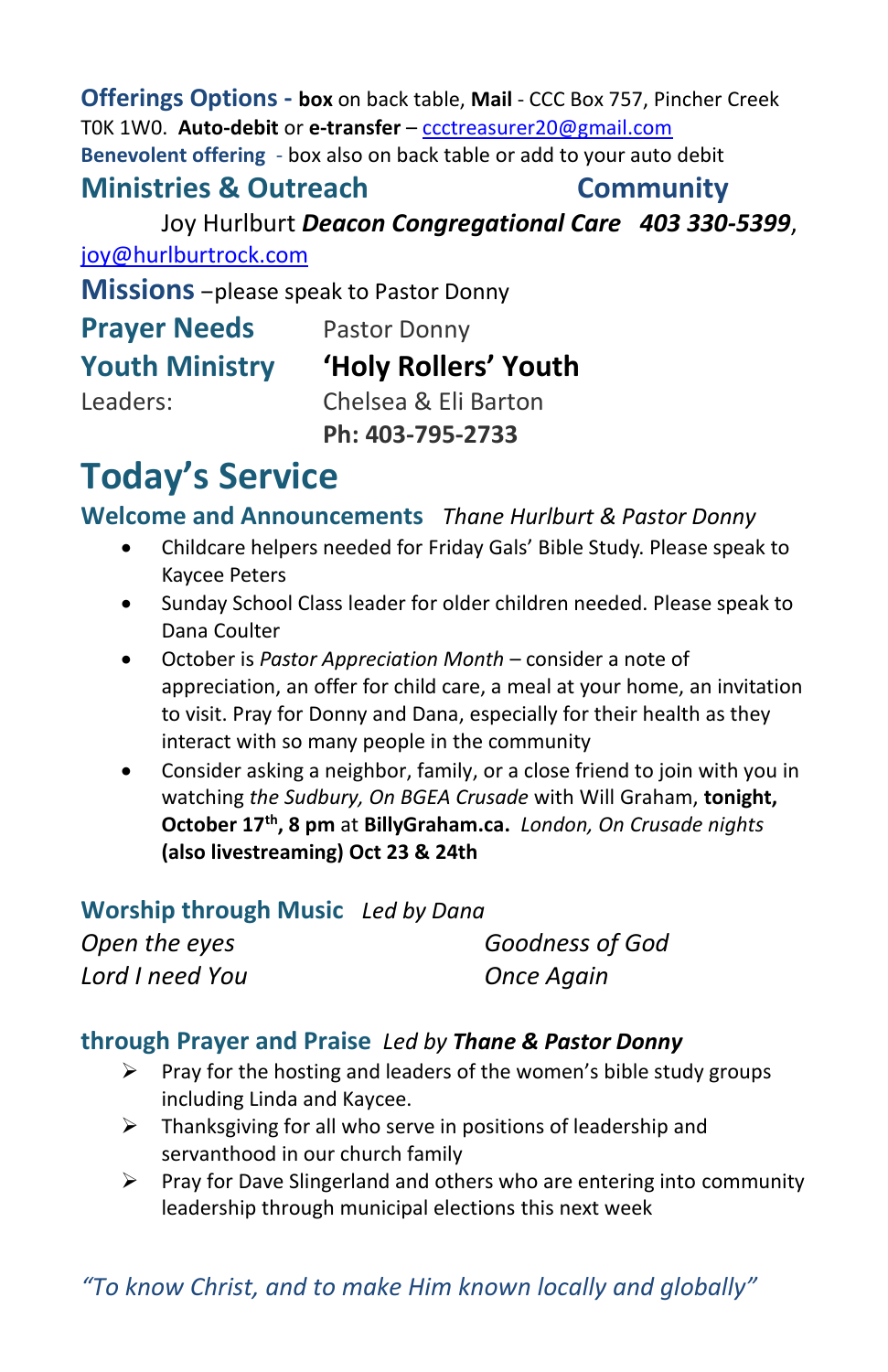### **Today's Message Notes . . .** 1 Peter 1:13-16

- **I. Take every thought captive to Jesus I Cor. 10:3-5**
- **II. Set your mind on things above Coo 3:1-3**
- **III. Be transformed by the renovation of your mind Romans 12:1,2**
	- **1. Conformed**
		- To form according to a pattern or mold
		- Schema schemes
		- Does not reflect the new creation/Holy Spirit
	- 2. **World** (age)
		- A system man has built to make himself happy without God

#### **3. Transformed**

- Metamorphosis the butterfly
- Changing form in keeping with inner reality
- Passive voice
- Present tense
- Imperative mood
	- a. Tender heart
	- b. Submissive will

#### **4. Renewing of the mind**

- Renovation
- Mental revolution

*"To know Christ, and to make Him known locally and globally"*